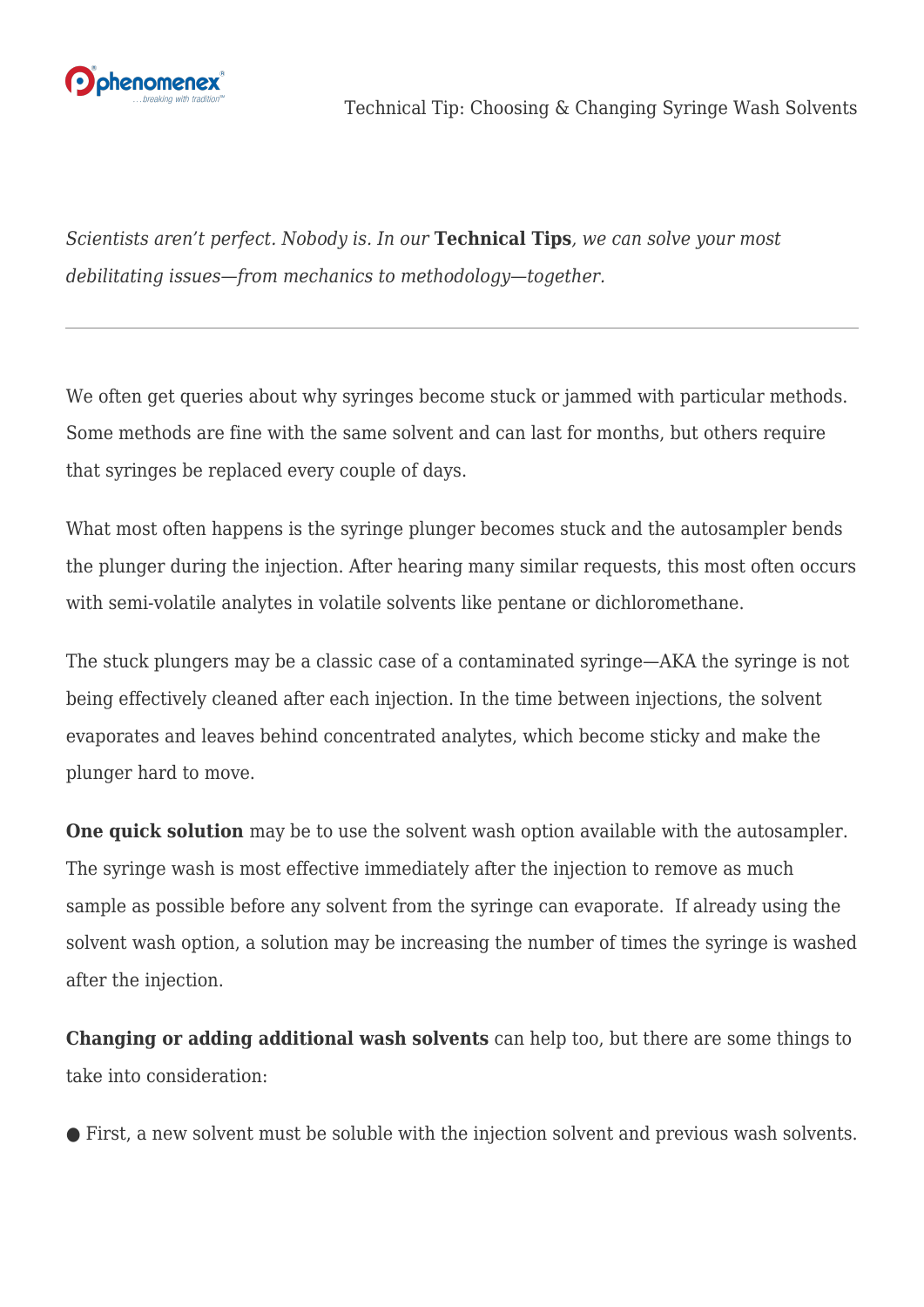

Using water would not be acceptable when used with non-polar injection solvents like pentane and dichloromethane.

● Second, the goal of the wash solvent is to dissolve and remove the analytes, so analytes must be very soluble in the new solvent.

● Lastly, the new wash solvent must not co-elute with any compounds in the chromatographic analysis, because it will show up in the chromatogram.

There is one additional recommendation that can help too. If the syringe is still sticking after trying the above recommendations, **try using a gas-tight syringe**. The plunger is tipped with a Teflon plug which provides a physical barrier and more effectively removes the sample from the syringe barrel as the plunger is depressed. This keeps more of the analytes out of the barrel of the syringe.

## **Related resources:**

- ● [Phenex HPLC/GC Syringe Filters](https://www.phenomenex.com/ViewDocument?id=phenex+syringe+filters)
- ● [Phenex Syringe Filter Chemical Compatibility Chart](https://www.phenomenex.com/ViewDocument?id=phenex+chemical+compatibility+chart)
- ● [Gas Chromatography Users Guide](https://phenomenex.blob.core.windows.net/documents/be543124-b2c4-48fc-a1be-ba64ef0fe306.pdf)
- ● [Gas Chromatography Troubleshooting Guide](https://phenomenex.blob.core.windows.net/documents/092a9002-9f70-4f5e-8eba-06990af283b1.pdf)
- ● [GC Accessories: Product Overview Guide](https://www.phenomenex.com/ViewDocument?id=gc+accessories+brochure)
- ● [Zebron ZB-Bioethanol GC Columns](https://www.phenomenex.com/ViewDocument?id=zb-bioethanol)